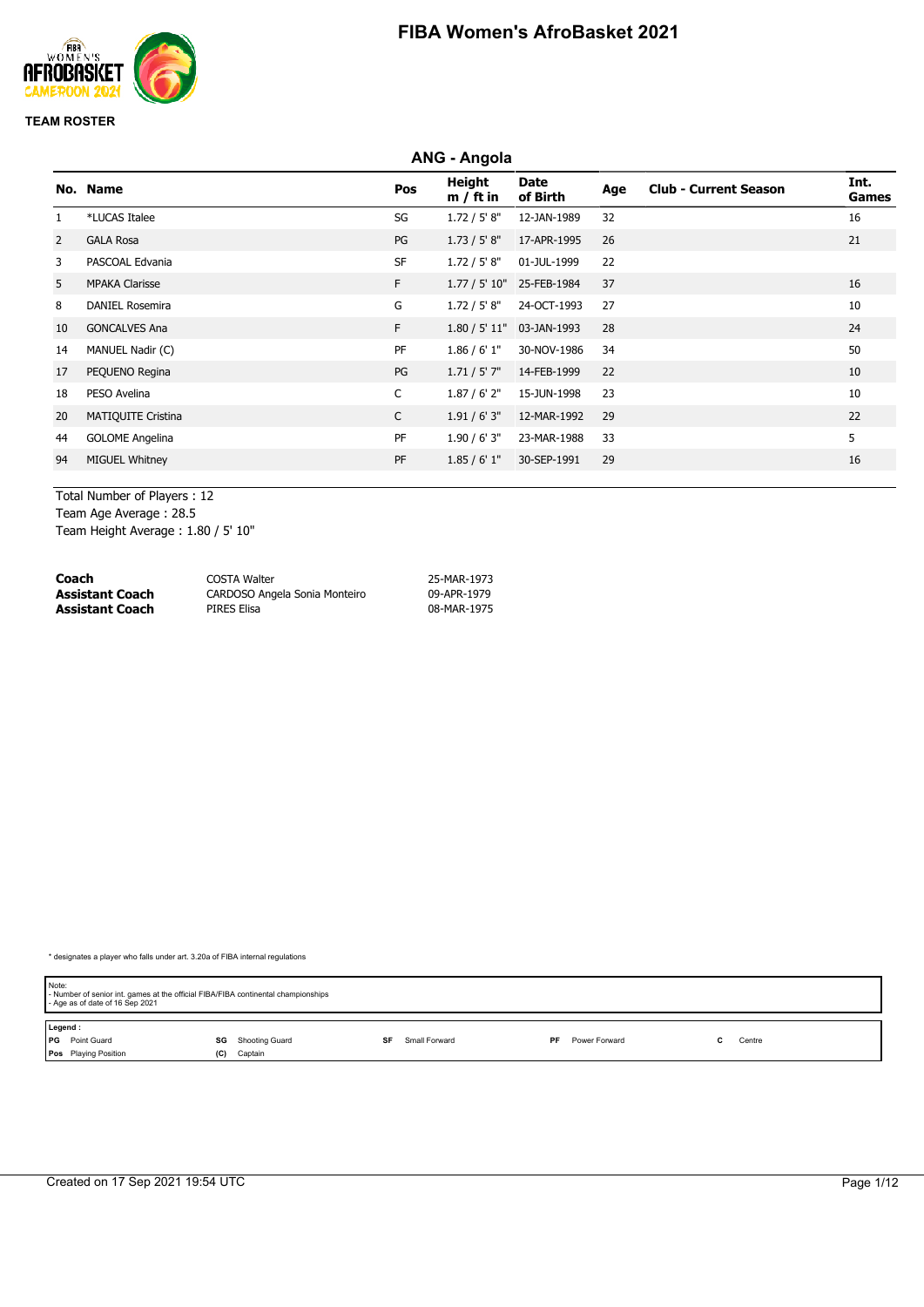

#### **CMR - Cameroon No. Name Pos Height m / ft in Date of Birth Age Club - Current Season Int. Games** 0 \*GREEN Alexandra PG 1.67 / 5' 6" 16-JUN-1992 29 3 6 EKAH Sema G 1.74 / 5' 9" 18-JUN-2003 18 7 NDOLI Victorine 22-JUN-1995 26 9 LONLACK Ramses (C) 6 1.75 / 5' 9" 20-JAN-1989 32 10 NKOYOCK Merveille **SG 1.74 / 5' 9"** 01-FEB-2001 20 12 FANKAM Dulcy 26-JUL-1999 22 13 EFFA Marguerite F 1.91 / 6' 3" 18-JAN-1997 24 14 EWODO Marina Paule PF 1.85 / 6' 1" 24-JUN-1998 23 21 GUOTUÉ Hermine 2000 1.93 / 6' 4" 2000 1.93 / 6' 4" 2000 1.93 / 6' 4" 2000 1.93 / 6' 4" 2000 1.93 / 6' 4" 20 23 NGUKOUG Carine F 1.86 / 6' 1" 28-APR-1998 23 2 32 WELEDJI Cendra Timawe 10 10 SG 1.78 / 5' 10" 08-MAR-1996 25 66 TIENTCHEU Josiane PG 1.68 / 5' 6" 06-JUN-1998 23

Total Number of Players : 12 Team Age Average : 24.5 Team Height Average : 1.79 / 5' 10"

| Coach                  | MBOMBO NJOYA AHMED (FRA)     | 08-DEC-1973 |
|------------------------|------------------------------|-------------|
| <b>Assistant Coach</b> | <b>BALEBA BALEBA Laurent</b> | 23-APR-1981 |
| <b>Assistant Coach</b> | BIZZOZI Stefano (ITA)        | 08-JUN-1960 |

| Note:<br>- Number of senior int. games at the official FIBA/FIBA continental championships<br>- Age as of date of 16 Sep 2021 |                      |                     |                     |        |  |  |  |
|-------------------------------------------------------------------------------------------------------------------------------|----------------------|---------------------|---------------------|--------|--|--|--|
| Legend:                                                                                                                       |                      |                     |                     |        |  |  |  |
| <b>PG</b> Point Guard                                                                                                         | Shooting Guard<br>SG | Small Forward<br>SF | Power Forward<br>PF | Centre |  |  |  |
| <b>Pos</b> Playing Position                                                                                                   | Captain<br>(C)       |                     |                     |        |  |  |  |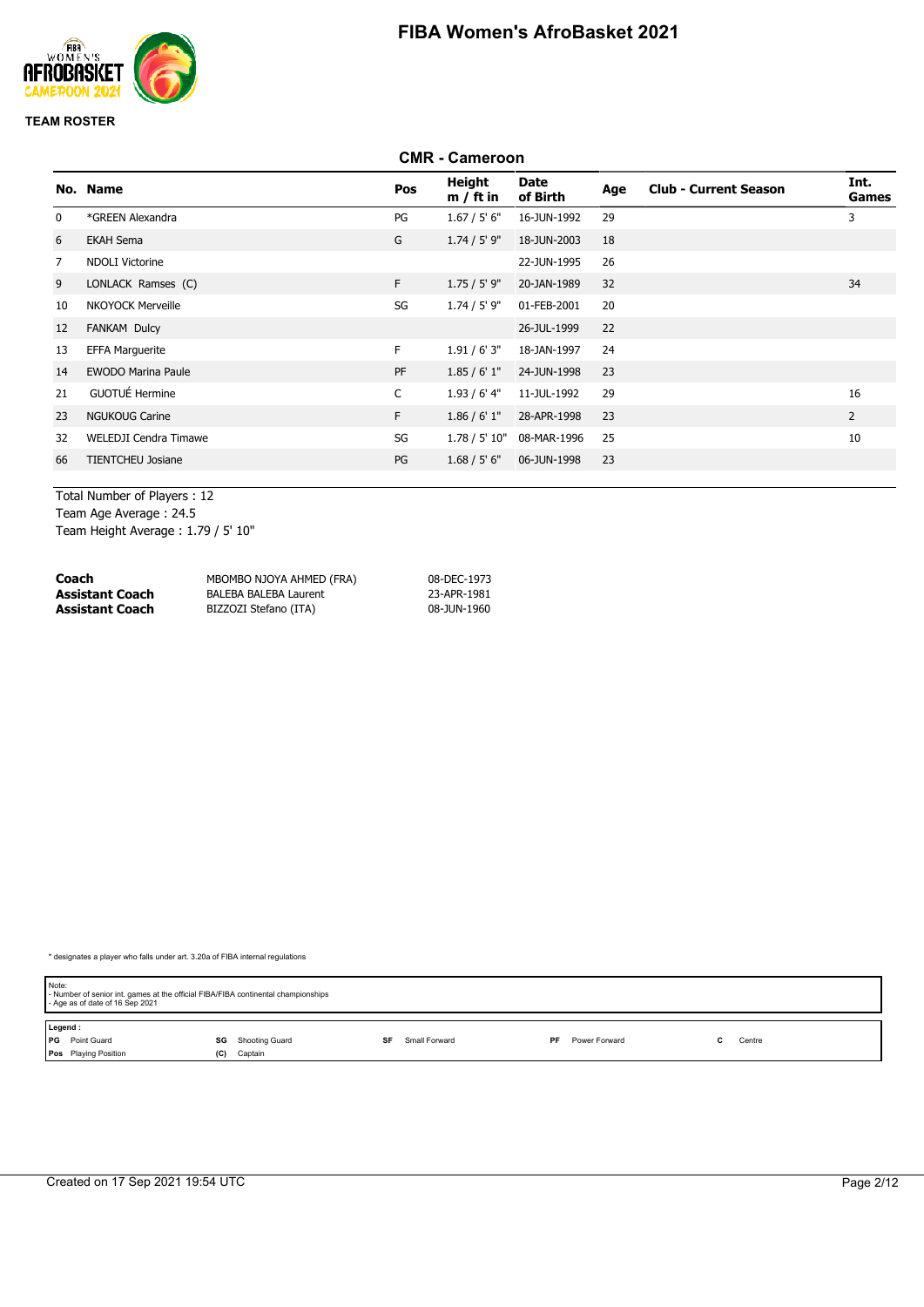

#### **CPV - Cape Verde**

|                | No. Name                   | Pos          | Height<br>$m / ft$ in | Date<br>of Birth          | Age | <b>Club - Current Season</b> | Int.<br>Games |
|----------------|----------------------------|--------------|-----------------------|---------------------------|-----|------------------------------|---------------|
| 4              | LEITAO Jade (C)            | SG           |                       | 1.79 / 5' 10" 13-JUL-1983 | 38  |                              | 21            |
| 5              | <b>EVORA Indira</b>        | SG           | $1.74 / 5'$ 9"        | 28-OCT-1994               | 26  |                              | 6             |
| 6              | <b>FERNANDES Analeesia</b> | F.           |                       | 1.78 / 5' 10" 12-DEC-1999 | 21  |                              | 6             |
| $\overline{7}$ | VAZ Joseana                | $\mathsf{C}$ | 1.85/6'1"             | 02-MAR-2000               | 21  |                              | 6             |
| 8              | <b>ALMEIDA Arlia</b>       |              |                       | 11-DEC-1991               | 29  |                              |               |
| 9              | <b>MENDES Monalisa</b>     | PG           | 1.72 / 5' 8''         | 29-JUL-1994               | 27  |                              | 6             |
| 10             | VAZ Jessica                |              |                       | 06-DEC-2002               | 18  |                              |               |
| 11             | <b>BENTO Juvelina</b>      | SG           | $1.75 / 5'$ 9"        | 27-OCT-1988               | 32  |                              | 11            |
| 12             | *ANDRADE Vandell Lushea    |              |                       | 20-APR-1993               | 28  |                              | 5             |
| 13             | PIRES Aylin                | F            | 1.79 / 5' 10"         | 08-JUN-1989               | 32  |                              | 11            |
| 14             | LIVRAMENTO Ornela          | PF           |                       | 1.80 / 5' 11" 15-APR-1990 | 31  |                              | 11            |

Total Number of Players : 11

Team Age Average : 27.5

Team Height Average : 1.78 / 5' 10"

| Coach           | MOREIRA Antonio       | 13-JUN-1976 |
|-----------------|-----------------------|-------------|
| Assistant Coach | <b>ABREU Edmilson</b> | 26-SEP-1984 |
| Assistant Coach | COSTA Maria           | 24-FEB-1969 |

| Note:   | - Number of senior int. games at the official FIBA/FIBA continental championships<br>- Age as of date of 16 Sep 2021 |     |                |    |               |    |               |  |        |  |
|---------|----------------------------------------------------------------------------------------------------------------------|-----|----------------|----|---------------|----|---------------|--|--------|--|
| Legend: |                                                                                                                      |     |                |    |               |    |               |  |        |  |
|         | <b>PG</b> Point Guard                                                                                                | SG  | Shooting Guard | SF | Small Forward | PF | Power Forward |  | Centre |  |
|         | Pos Playing Position                                                                                                 | (C) | Captain        |    |               |    |               |  |        |  |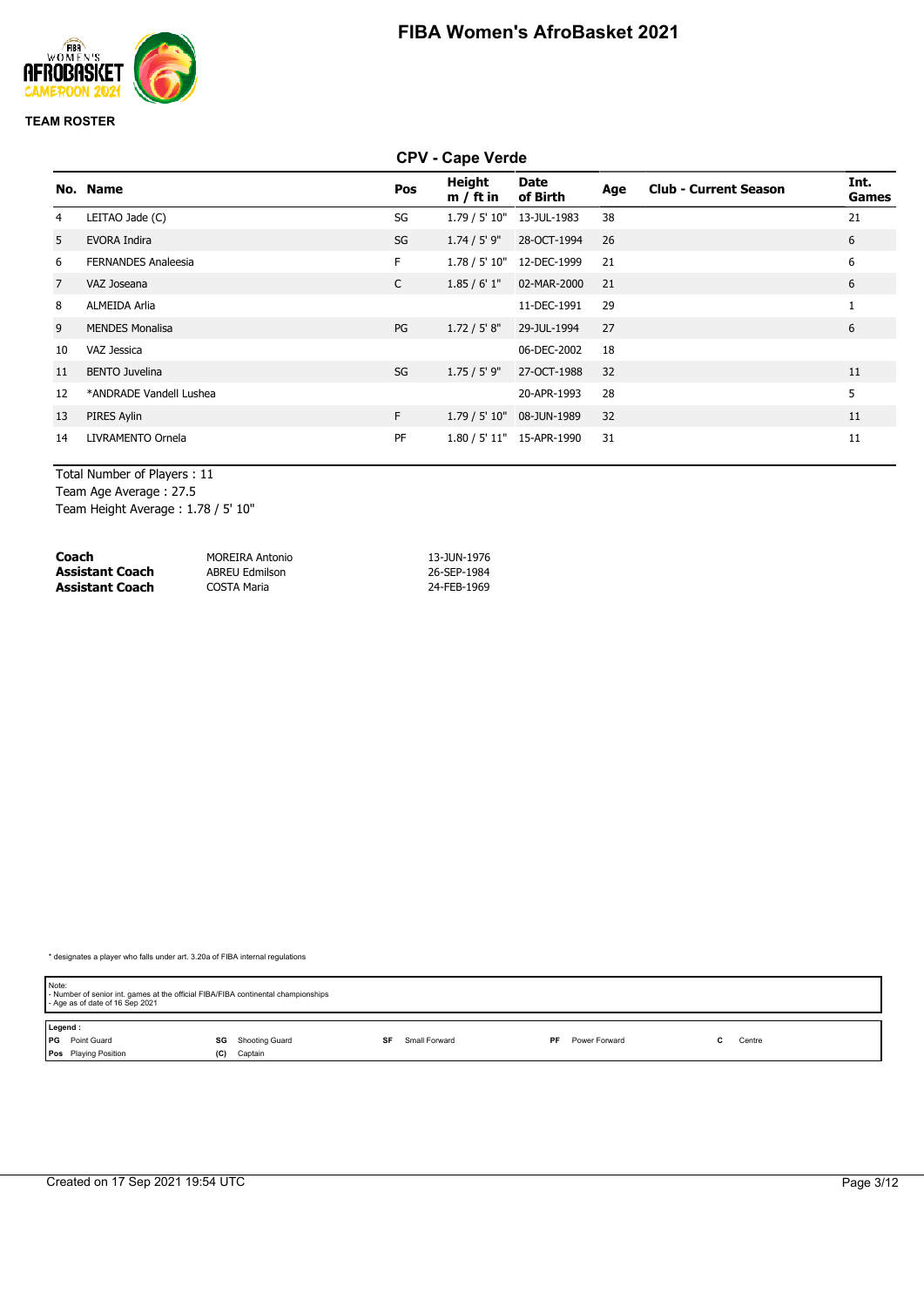

#### **CIV - Cote d'Ivoire**

|                | No. Name                      | Pos       | Height<br>$m / ft$ in | Date<br>of Birth          | Age | <b>Club - Current Season</b> | Int.<br>Games |
|----------------|-------------------------------|-----------|-----------------------|---------------------------|-----|------------------------------|---------------|
| 5.             | AMANI Hanna Mabelle           | PG        | 1.66 / 5' 5''         | 11-APR-1996               | 25  |                              | 6             |
| 6              | <b>KONE Abiba</b>             | G         | $1.76 / 5'$ 9"        | 25-JUN-1998               | 23  |                              | 10            |
| $\overline{7}$ | *DIAWARA Djefarima            | F.        |                       | 1.80 / 5' 11" 13-SEP-1994 | 27  |                              | 14            |
| 8              | DIARRASSOUBA Komba            | SG        | 1.87 / 6' 2''         | 12-JUL-1999               | 22  |                              |               |
| 9              | DJEDJEMEL Edwige              | PF        | 1.88 / 6' 2''         | 29-OCT-1988               | 32  |                              | 53            |
| 10             | <b>KOUYATE Kani</b>           | F         |                       | 1.77 / 5' 10" 08-AUG-1990 | 31  |                              | 51            |
| 11             | <b>SAHIE Laetitia</b>         | <b>SF</b> | 1.89/6'2"             | 26-JUN-2000               | 21  |                              |               |
| 12             | SIEZA Zenabou                 | G         | 1.90/6'3''            | 24-MAY-1997               | 24  |                              |               |
| 13             | OURAGA Amma Maria Flora Joyce | PF        | 1.89/6'2"             | 06-DEC-1999               | 21  |                              |               |
| 14             | KOUYATE Mariama (C)           | F         |                       | 1.80 / 5' 11" 16-JUN-1988 | 33  |                              | 35            |
| 15             | <b>BERTE Salimata</b>         | PF        |                       | 1.80 / 5' 11" 07-MAY-1989 | 32  |                              | 33            |
| 21             | KONATÉ Mariam                 | PG        |                       | 1.79 / 5' 10" 21-AUG-2000 | 21  |                              |               |
|                |                               |           |                       |                           |     |                              |               |

Total Number of Players : 12 Team Age Average : 26.0 Team Height Average : 1.82 / 5' 11"

**Coach** KOVACEVIC Igor (SRB) 28-MAR-1952

**KOUAKOU Agricola** 

| Note:   | - Number of senior int. games at the official FIBA/FIBA continental championships<br>- Age as of date of 16 Sep 2021 |     |                |    |               |    |               |  |        |  |
|---------|----------------------------------------------------------------------------------------------------------------------|-----|----------------|----|---------------|----|---------------|--|--------|--|
| Legend: |                                                                                                                      |     |                |    |               |    |               |  |        |  |
|         | <b>PG</b> Point Guard                                                                                                | SG  | Shooting Guard | SF | Small Forward | PF | Power Forward |  | Centre |  |
|         | <b>Pos</b> Playing Position                                                                                          | (C) | Captain        |    |               |    |               |  |        |  |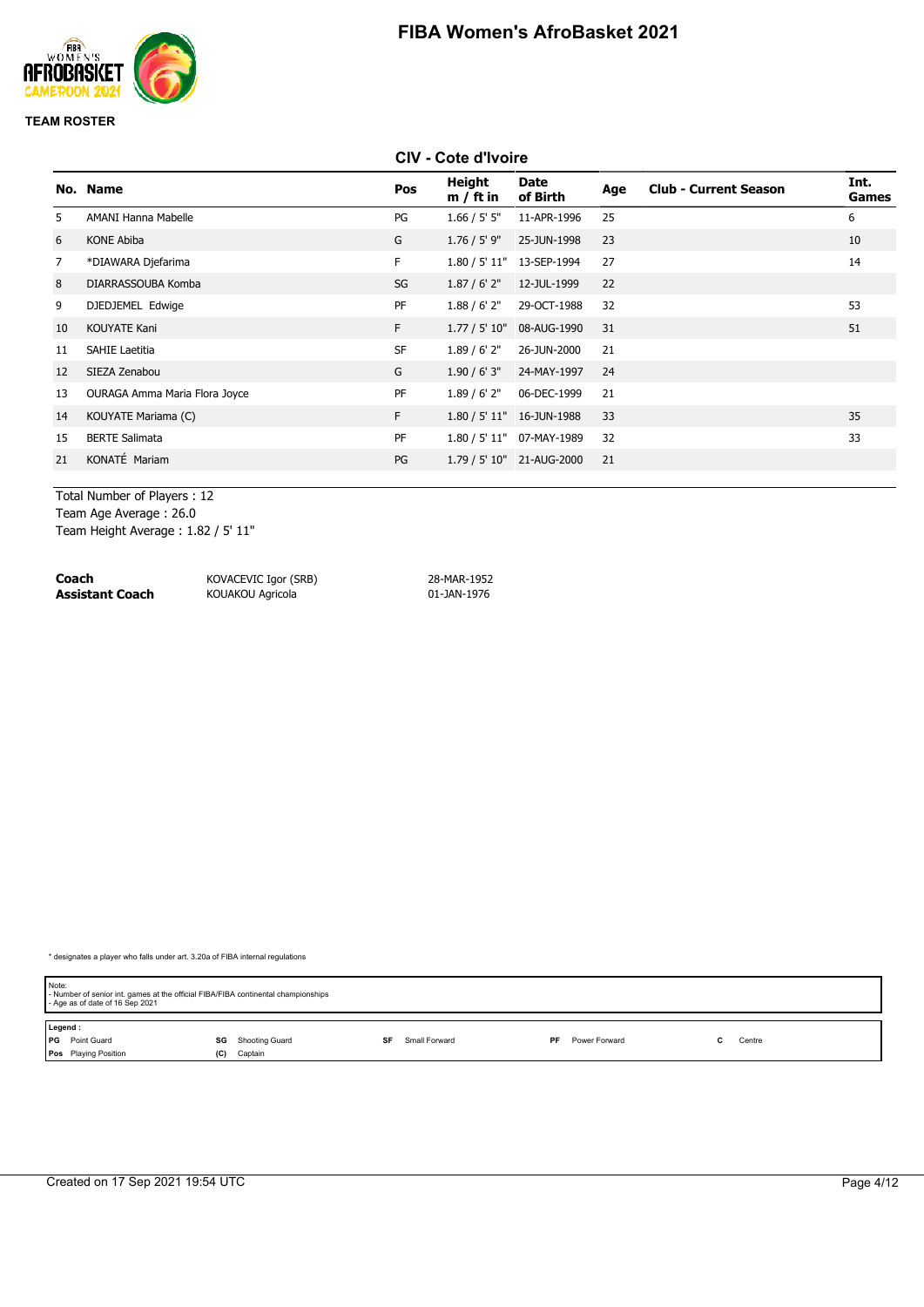

|    | EGY - Egypt                          |     |                              |                           |     |                              |                      |
|----|--------------------------------------|-----|------------------------------|---------------------------|-----|------------------------------|----------------------|
|    | No. Name                             | Pos | <b>Height</b><br>$m / ft$ in | <b>Date</b><br>of Birth   | Age | <b>Club - Current Season</b> | Int.<br><b>Games</b> |
|    | <b>MOUSSA Reem</b>                   | G   | 1.67 / 5' 6''                | 23-JAN-1994               | 27  |                              | 16                   |
| 5  | <b>ABDELALIM Nouralla</b>            | PF  | 1.84 / 6' 0''                | 15-JUN-1997               | 24  |                              | 31                   |
| 7  | MOHAMED Nadine Mohamed Sayed Soliman | F.  | 1.80 / 5' 11"                | 21-JAN-1998               | 23  |                              | 5                    |
| 8  | DEGHEIDY Soraya (C)                  | G   | 1.72 / 5' 8''                | 16-JUL-1995               | 26  |                              | 36                   |
| 9  | <b>MERSSAL Nada</b>                  | PF  |                              | 1.82 / 5' 12" 03-DEC-1995 | 25  |                              | 11                   |
| 10 | <b>AHMED Norhan</b>                  | F.  |                              | 1.79 / 5' 10" 21-JUL-1997 | 24  |                              | 5                    |
| 12 | ABDELNABI Farida                     | F.  |                              | 1.79 / 5' 10" 23-JUL-1996 | 25  |                              | 17                   |
| 14 | <b>AMER Hagar</b>                    | F.  | 1.84/6'0''                   | 10-NOV-1993               | 27  |                              | 13                   |
| 15 | <b>ELGEDAWY Raneem</b>               | PF  | 1.86 / 6' 1''                | 24-FEB-1997               | 24  |                              | 28                   |
| 34 | <b>ELSHAARAWY Hala</b>               | F.  | 1.84/6'0''                   | 18-JAN-1993               | 28  |                              | 19                   |
| 50 | <b>TAHA Yousra</b>                   | PF  | $1.69 / 5'$ 7"               | 10-MAR-1995               | 26  |                              |                      |
| 51 | <b>ABDELALIM Reim</b>                | G   | 1.78 / 5' 10"                | 18-DEC-2001               | 19  |                              |                      |
|    |                                      |     |                              |                           |     |                              |                      |

Total Number of Players : 12 Team Age Average : 24.8 Team Height Average : 1.79 / 5' 10"

| Coach           | ELALFY Ehab   | 02-JAN-1974 |
|-----------------|---------------|-------------|
| Assistant Coach | ELMARAGHY Amr | 19-OCT-1975 |
| Assistant Coach | SHEBL Mohamed | 23-NOV-1988 |

| Note:<br>- Age as of date of 16 Sep 2021                      | - Number of senior int. games at the official FIBA/FIBA continental championships |               |                     |        |  |  |  |  |
|---------------------------------------------------------------|-----------------------------------------------------------------------------------|---------------|---------------------|--------|--|--|--|--|
| Legend:<br><b>I</b> PG<br>Point Guard<br>Pos Playing Position | <b>SG</b> Shooting Guard<br>Captain<br>(C)                                        | Small Forward | Power Forward<br>PF | Centre |  |  |  |  |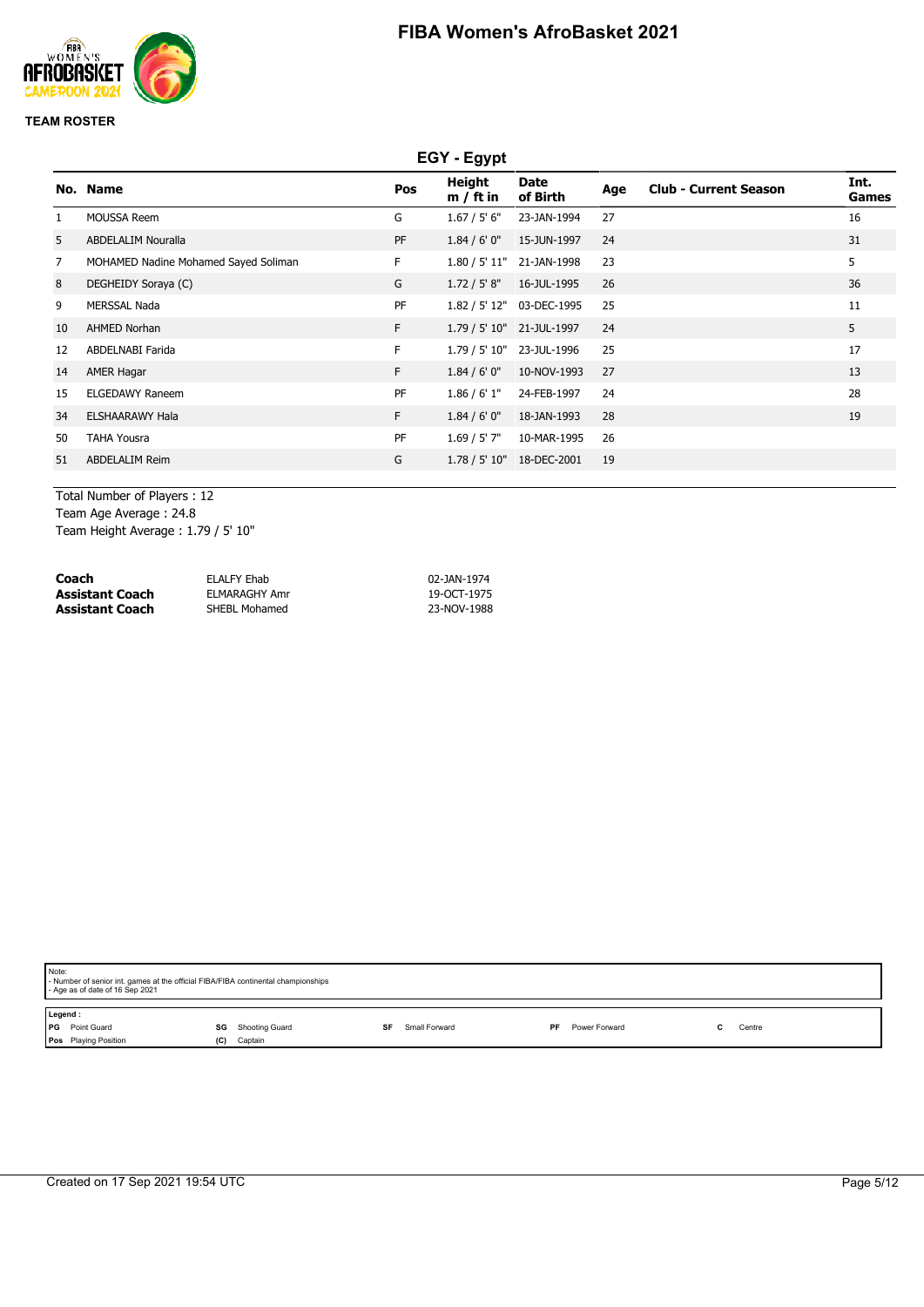

|    | <b>GUI - Guinea</b>   |     |                              |                         |     |                              |                      |
|----|-----------------------|-----|------------------------------|-------------------------|-----|------------------------------|----------------------|
|    | No. Name              | Pos | <b>Height</b><br>$m / ft$ in | <b>Date</b><br>of Birth | Age | <b>Club - Current Season</b> | Int.<br><b>Games</b> |
| 4  | MBAYE Khady (C)       | PG  | 1.69 / 5' 7''                | 06-NOV-1981             | 39  |                              | 22                   |
| 5  | <b>CAMARA Batouly</b> |     |                              | 02-NOV-1996             | 24  |                              | 3                    |
| 6  | <b>SOUMAH Fanta</b>   | PG  |                              | 16-MAR-1997             | 24  |                              | 10                   |
| 7  | MARA Aicha Dallo      | SG  |                              | 24-JAN-1996             | 25  |                              | 10                   |
| 8  | BÉRÉTÉ Fanta          | PF  | 1.80 / 5' 11"                | 16-APR-1995             | 26  |                              | 17                   |
| 9  | *JALLOW Fatoumata     |     |                              | 16-APR-1997             | 24  |                              |                      |
| 10 | DIAWARA Kadiatou      |     |                              | 30-MAR-1998             | 23  |                              | $\overline{3}$       |
| 11 | <b>TOURÉ Mariama</b>  | F.  |                              | 01-JAN-1994             | 27  |                              | 14                   |
| 12 | <b>KONTE Sadan</b>    |     |                              | 10-MAR-1998             | 23  |                              | 3                    |
| 13 | <b>KABA Masseny</b>   |     |                              | 15-DEC-1998             | 22  |                              |                      |
| 14 | <b>DIALLO Mariama</b> |     |                              | 14-NOV-1987             | 33  |                              | 6                    |
| 15 | <b>BAH Fatou</b>      | F.  | 1.88 / 6' 2''                | 16-JUL-1985             | 36  |                              | 17                   |
|    |                       |     |                              |                         |     |                              |                      |

Total Number of Players : 12 Team Age Average : 27.2

Team Height Average : 1.79 / 5' 10"

| Coach           | <b>CAMARA Ousmane Tafsir</b> | 10-SEP-1971 |
|-----------------|------------------------------|-------------|
| Assistant Coach | TOURE Ibrahima               | 05-FEB-1980 |

| Note:   | - Number of senior int. games at the official FIBA/FIBA continental championships<br>- Age as of date of 16 Sep 2021 |     |                |    |               |    |               |        |  |
|---------|----------------------------------------------------------------------------------------------------------------------|-----|----------------|----|---------------|----|---------------|--------|--|
| Legend: |                                                                                                                      |     |                |    |               |    |               |        |  |
|         | <b>PG</b> Point Guard                                                                                                | SG  | Shooting Guard | SF | Small Forward | PF | Power Forward | Centre |  |
|         | <b>Pos</b> Playing Position                                                                                          | (C) | Captain        |    |               |    |               |        |  |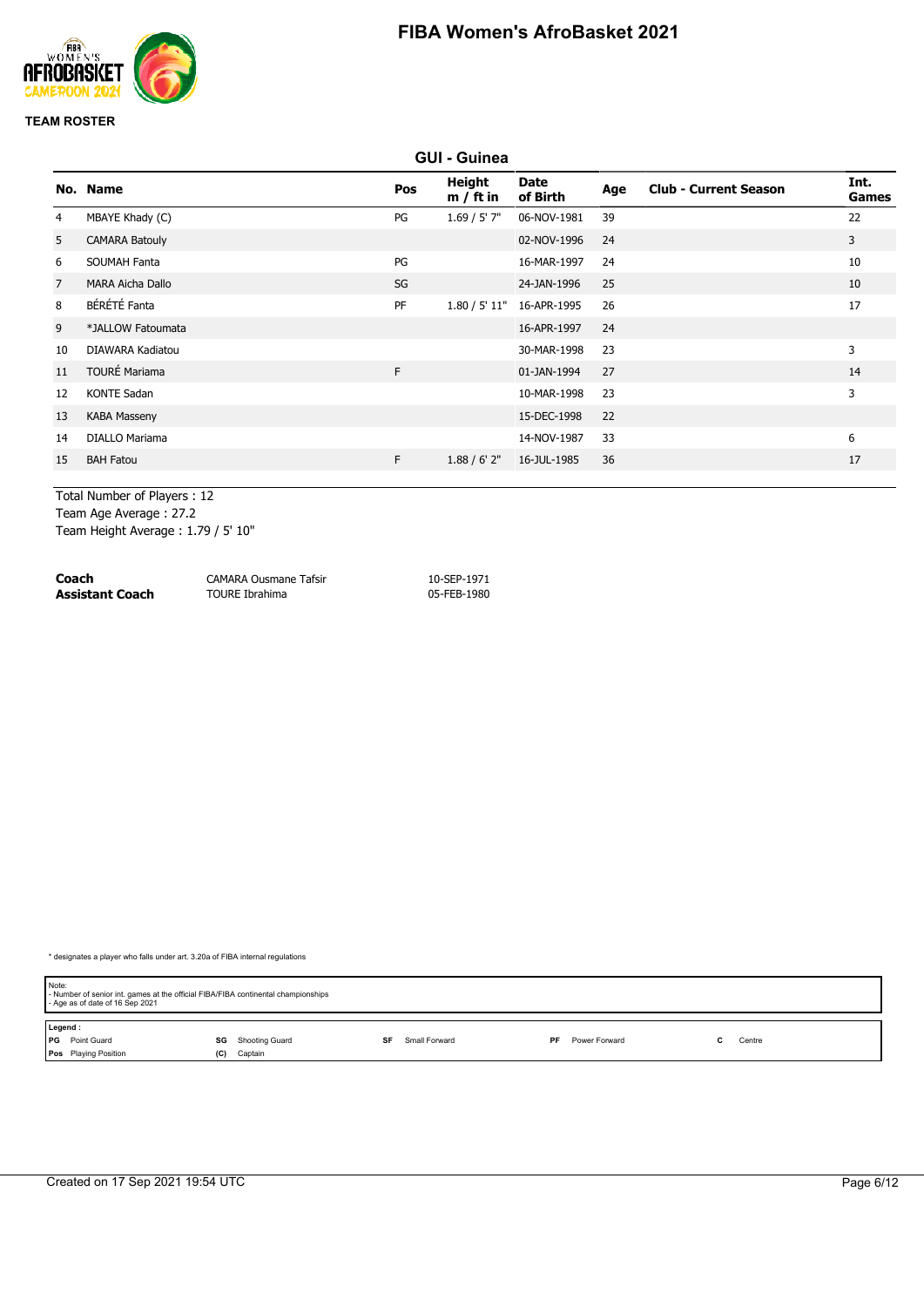

|                | <b>KEN - Kenya</b>      |              |                       |                         |     |                              |                      |
|----------------|-------------------------|--------------|-----------------------|-------------------------|-----|------------------------------|----------------------|
|                | No. Name                | Pos          | Height<br>$m / ft$ in | <b>Date</b><br>of Birth | Age | <b>Club - Current Season</b> | Int.<br><b>Games</b> |
| 4              | <b>OMONDI Jemimah</b>   | G            | 1.68 / 5' 6''         | 15-NOV-1995             | 25  |                              | 5                    |
| 5              | <b>OTIENO Melissa</b>   | SG           | $1.76 / 5'$ 9"        | 03-JUL-1992             | 29  |                              | 10                   |
| 6              | <b>MWANGALE Natalie</b> | PG           | 1.65 / 5' 5''         | 07-SEP-1993             | 28  |                              | 9                    |
| $\overline{7}$ | OTIENO Georgia          | G            | $1.70 / 5'$ 7"        | 12-JUN-1992             | 29  |                              | 12                   |
| 10             | <b>AKINYI Christine</b> | PF           | 1.98 / 6' 6''         | 20-OCT-1997             | 23  |                              | 10                   |
| 11             | <b>OKUMU Selina</b>     | <b>SF</b>    | 1.73 / 5' 8''         | 11-AUG-1993             | 28  |                              | 9                    |
| 12             | OUMA Rose (C)           | SG           | $1.75 / 5'$ 9"        | 06-NOV-1984             | 36  |                              | 15                   |
| 13             | <b>WANYAMA Mercy</b>    | $\mathsf{C}$ | 1.85/6'1"             | 14-JAN-1992             | 29  |                              | 17                   |
| 14             | <b>OWINO Vilma</b>      | PF           | 1.90/6'3''            | 18-AUG-1993             | 28  |                              | 22                   |
| 15             | OPICHO Ivy              | <b>PF</b>    | 1.83/6'0''            | 15-JUL-1999             | 22  |                              |                      |
| 30             | *REYNOLDS Victoria      | <b>SF</b>    | 1.78 / 5' 10"         | 27-NOV-1997             | 23  |                              | 5                    |
| 45             | WASUDA Brenda           | PF           | 1.83/6'0''            | 07-MAY-1989             | 32  |                              | 5                    |
|                |                         |              |                       |                         |     |                              |                      |

Total Number of Players : 12 Team Age Average : 27.7

Team Height Average : 1.79 / 5' 10"

| Coach                  | <b>MAYIENGA George</b> | 07-MAR-1967 |
|------------------------|------------------------|-------------|
| <b>Assistant Coach</b> | OPEL Jacob             | 01-OCT-1971 |

| Note:   | - Number of senior int. games at the official FIBA/FIBA continental championships<br>- Age as of date of 16 Sep 2021 |     |                |    |               |     |               |        |  |
|---------|----------------------------------------------------------------------------------------------------------------------|-----|----------------|----|---------------|-----|---------------|--------|--|
| Legend: |                                                                                                                      |     |                |    |               |     |               |        |  |
|         | <b>PG</b> Point Guard                                                                                                | SG  | Shooting Guard | SF | Small Forward | PF. | Power Forward | Centre |  |
|         | <b>Pos</b> Playing Position                                                                                          | (C) | Captain        |    |               |     |               |        |  |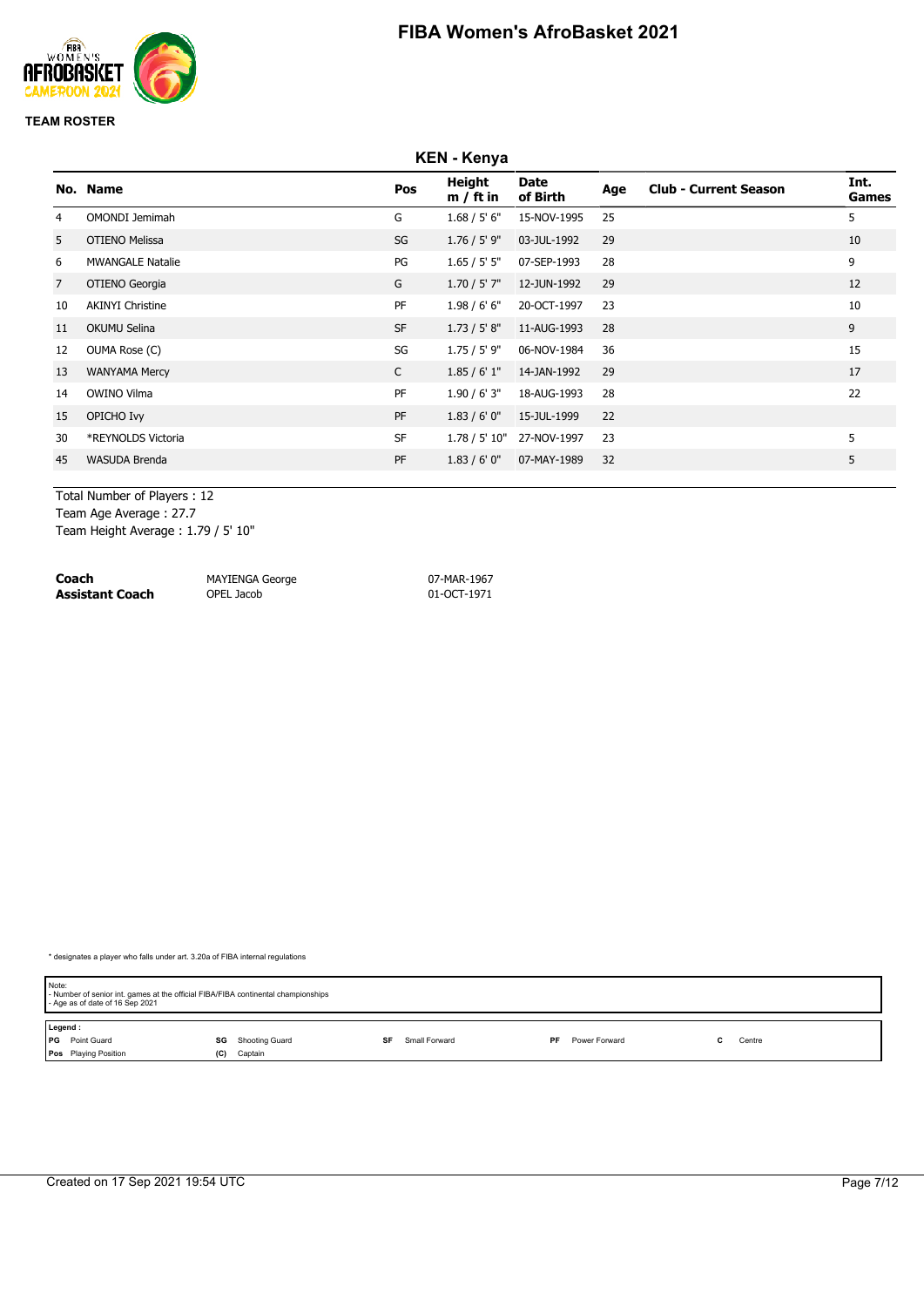

|                | <b>MLI - Mali</b>              |              |                       |                           |     |                              |               |
|----------------|--------------------------------|--------------|-----------------------|---------------------------|-----|------------------------------|---------------|
|                | No. Name                       | Pos          | Height<br>$m / ft$ in | Date<br>of Birth          | Age | <b>Club - Current Season</b> | Int.<br>Games |
|                | <b>COULIBALY Kankou</b>        | F.           | 1.85/6'1"             | 11-APR-1990               | 31  |                              | 27            |
| $\overline{2}$ | <b>SANGARE Aminata Brahima</b> | PF           | 1.86 / 6' 1''         | 10-FEB-2002               | 19  |                              |               |
| 4              | TRAORE Nassira (C)             | F.           |                       | 1.81 / 5' 11" 28-OCT-1988 | 32  |                              | 65            |
| 6              | DOUMBIA Rokia                  | $\mathsf{C}$ | $1.75/5'$ 9"          | 05-MAY-1999               | 22  |                              | 5             |
| 7              | <b>TRAORE Assetou</b>          | F.           |                       | 1.80 / 5' 11" 20-SEP-1995 | 25  |                              | 3             |
| 8              | SISSOKO Foune                  | F            | 1.68 / 5' 6''         | 11-JAN-1999               | 22  |                              |               |
| 10             | <b>HAIDARA Maimouna</b>        | PF           | 1.81 / 5' 11"         | 02-JUN-2004               | 17  |                              |               |
| 11             | <b>MAIGA Kadidia</b>           | F.           | 1.85/6'1"             | 06-APR-1997               | 24  |                              | 8             |
| 12             | DEMBELE Alima                  | G            | 1.86 / 6' 1''         | 20-JAN-2000               | 21  |                              |               |
| 14             | <b>KONE Sika</b>               | PF           | 1.90/6'3''            | 13-JUL-2002               | 19  |                              |               |
| 15             | <b>COULIBALY Mariam</b>        | C            | $1.92/6'$ 4"          | 07-OCT-1997               | 23  |                              | 16            |
| 50             | N'DIAYE Djeneba                | G            | 1.72 / 5' 8''         | 08-JUL-1997               | 24  |                              | 16            |
|                |                                |              |                       |                           |     |                              |               |

Total Number of Players : 12 Team Age Average : 23.3

Team Height Average : 1.82 / 5' 11"

| Coach           | BRIZUELA CARRION Joaquin Luis (ESP) | 25-AUG-1958 |
|-----------------|-------------------------------------|-------------|
| Assistant Coach | <b>TRAORE Amara</b>                 | 08-JUN-1970 |

| Note:<br>- Age as of date of 16 Sep 2021                       | - Number of senior int. games at the official FIBA/FIBA continental championships |    |               |    |               |  |        |  |
|----------------------------------------------------------------|-----------------------------------------------------------------------------------|----|---------------|----|---------------|--|--------|--|
| Legend:<br>PG Point Guard<br>SG<br>Pos Playing Position<br>(C) | Shooting Guard<br>Captain                                                         | SF | Small Forward | PF | Power Forward |  | Centre |  |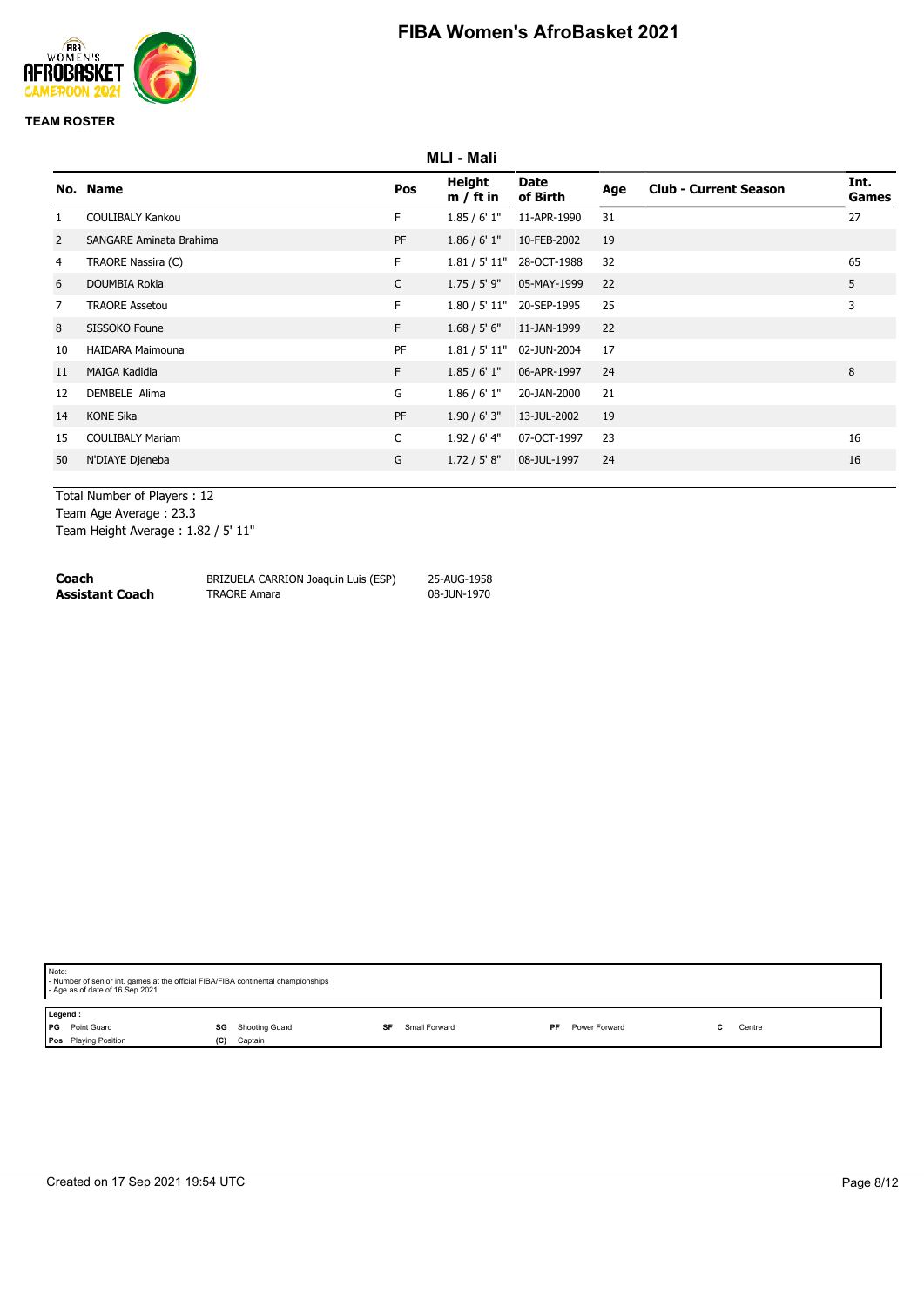

#### **MOZ - Mozambique**

|                | No. Name                           | Pos          | Height<br>$m / ft$ in | Date<br>of Birth          | Age | <b>Club - Current Season</b> | Int.<br>Games  |
|----------------|------------------------------------|--------------|-----------------------|---------------------------|-----|------------------------------|----------------|
| 5.             | VELOSO Silvia Amadeu               | SG           | 1.72 / 5' 8''         | 18-OCT-1998               | 22  |                              |                |
| 6              | MUCAURO Ingvild                    | F            | $1.76 / 5'$ 9"        | 12-SEP-1992               | 29  |                              | 15             |
| $\overline{7}$ | COSSA Anabela                      | SG           | 1.72 / 5' 8''         | 07-APR-1986               | 35  |                              | 64             |
| 9              | <b>MABJAIA Dulce Luis</b>          | $\mathsf{C}$ | 1.65 / 5' 5''         | 05-NOV-1988               | 32  |                              | $\overline{2}$ |
| 10             | PINTO Carla Ines Francisco         | SG           | 1.75 / 5' 9"          | 13-AUG-1992               | 29  |                              |                |
| 13             | PEREIRA Elizabeth                  | F            | $1.70 / 5'$ 7"        | 08-NOV-1991               | 29  |                              | 25             |
| 14             | MAFANELA Odélia (C)                | PF           |                       | 1.81 / 5' 11" 14-APR-1989 | 32  |                              | 54             |
| 15             | GIMO Deolinda                      | $\mathsf{C}$ | 1.90 / 6' 3''         | 15-AUG-1987               | 34  |                              | 50             |
| 16             | <b>SEDA Tamara</b>                 | $\mathsf{C}$ | $1.92/6'$ 4"          | 18-JUN-1994               | 27  |                              | 15             |
| 17             | <b>HENRIQUES Cecilia</b>           | $\mathsf{C}$ | 1.83/6'0''            | 24-AUG-1990               | 31  |                              | 12             |
| 20             | <b>COVANE Vilma Palmira Afonso</b> | $\mathsf{C}$ |                       | 1.80 / 5' 11" 10-OCT-1996 | 24  |                              | 8              |
| 23             | <b>CHIZIANE Stefania</b>           | PF           |                       | 1.79 / 5' 10" 26-DEC-1996 | 24  |                              |                |
|                |                                    |              |                       |                           |     |                              |                |

Total Number of Players : 12 Team Age Average : 29.0 Team Height Average : 1.78 / 5' 10"

| Coach           | SALÉ Nasir             | 17-AUG-1966 |
|-----------------|------------------------|-------------|
| Assistant Coach | <b>DEZANOVE Carlos</b> | 21-DEC-1982 |
| Assistant Coach | <b>MANHEIRA Nilton</b> | 10-SEP-1978 |

| Note:<br>- Number of senior int. games at the official FIBA/FIBA continental championships<br>- Age as of date of 16 Sep 2021 |                                            |    |               |                            |    |        |  |  |  |  |
|-------------------------------------------------------------------------------------------------------------------------------|--------------------------------------------|----|---------------|----------------------------|----|--------|--|--|--|--|
| Legend:<br><b>PG</b> Point Guard<br>Pos Playing Position                                                                      | <b>SG</b> Shooting Guard<br>Captain<br>(C) | SF | Small Forward | Power Forward<br><b>PF</b> | C. | Centre |  |  |  |  |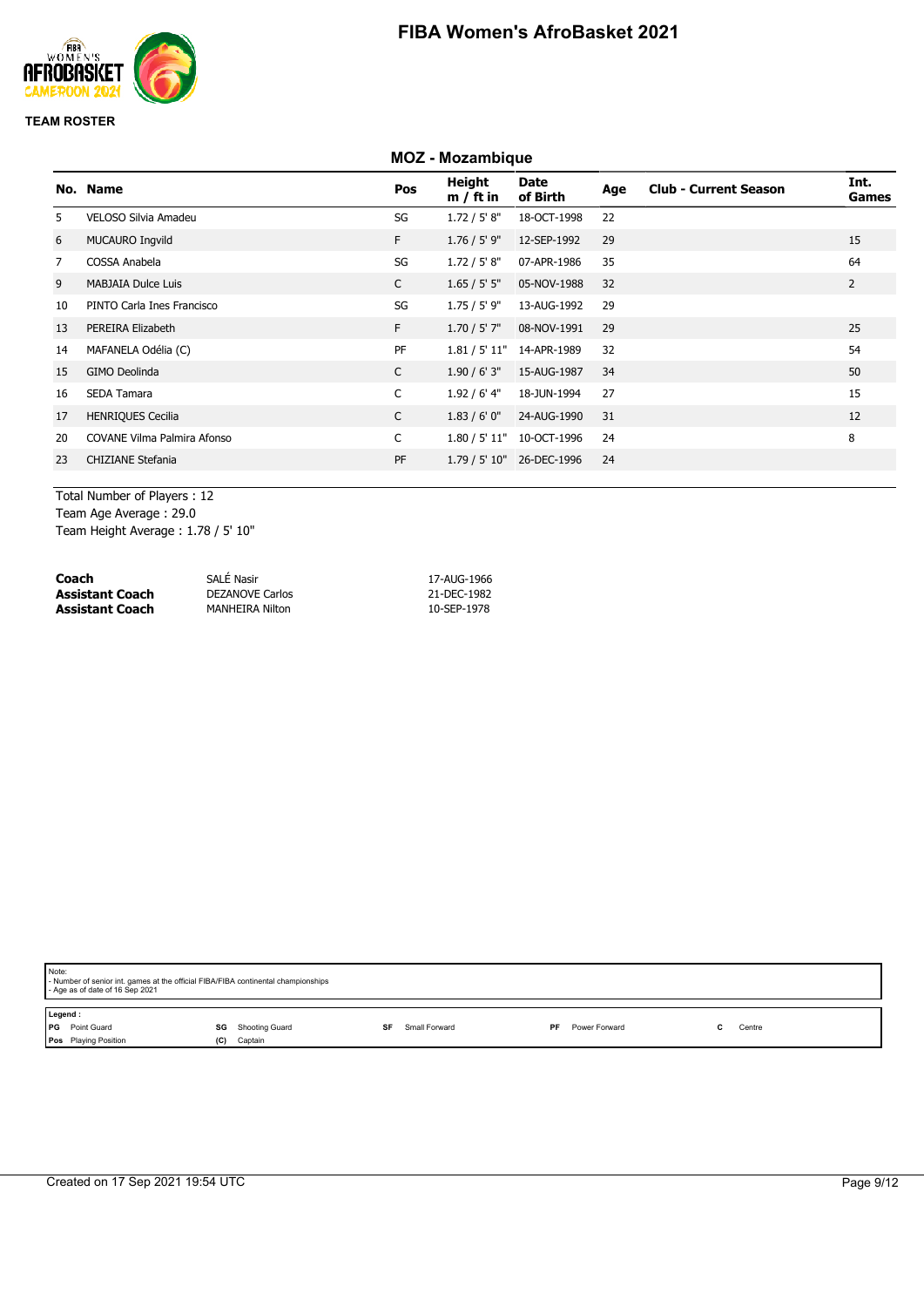

|    | NGR - Nigeria            |              |                       |                         |     |                                   |               |  |  |  |
|----|--------------------------|--------------|-----------------------|-------------------------|-----|-----------------------------------|---------------|--|--|--|
|    | No. Name                 | Pos          | Height<br>$m / ft$ in | <b>Date</b><br>of Birth | Age | <b>Club - Current Season</b>      | Int.<br>Games |  |  |  |
| 0  | OKONKWO Amy              | F.           | 1.88 / 6' 2''         | 26-AUG-1996             | 25  |                                   | 3             |  |  |  |
| 3  | KUNAIYI-AKPANAH Pallas   | C            | 1.88 / 6' 2''         | 12-JUL-1997             | 24  | Faenza Basket Project Girls (ITA) | 5             |  |  |  |
| 7  | <b>OGOKE Sarah</b>       | SG           | $1.75 / 5'$ 9"        | 25-JUN-1990             | 31  |                                   | 45            |  |  |  |
| 10 | <b>AMUKAMARA Promise</b> | PG           | $1.75 / 5'$ 9"        | 22-JUN-1993             | 28  |                                   | 18            |  |  |  |
| 11 | ELONU Adaora (C)         | F.           | 1.85/6'1"             | 28-APR-1990             | 31  |                                   | 34            |  |  |  |
| 12 | <b>AKARAIWE Nkem</b>     | F.           | 1.83/6'0''            | 22-DEC-1996             | 24  |                                   | 14            |  |  |  |
| 20 | MUSA Murjanatu           | F.           | $1.87/6'$ 2"          | 05-MAY-2000             | 21  |                                   |               |  |  |  |
| 22 | CHIDOM Oderah            | $\mathsf{C}$ | $1.93/6'$ 4"          | 09-JUL-1995             | 26  |                                   | 3             |  |  |  |
| 23 | <b>KALU Ezinne</b>       | PG           | 1.73 / 5' 8''         | 26-JUN-1992             | 29  |                                   | 26            |  |  |  |
| 25 | *MACAULAY Victoria       | $\mathsf{C}$ | $1.93/6'$ 4"          | 07-AUG-1990             | 31  |                                   | 10            |  |  |  |
| 33 | <b>ENABOSI Nicole</b>    | F.           | 1.83/6'0''            | 26-MAR-1997             | 24  |                                   |               |  |  |  |
| 52 | <b>IBEKWE Ify</b>        | <b>SF</b>    | 1.88 / 6' 2''         | 05-OCT-1989             | 31  |                                   | 10            |  |  |  |
|    |                          |              |                       |                         |     |                                   |               |  |  |  |

Total Number of Players : 12 Team Age Average : 27.1

Team Height Average : 1.84 / 6' 0"

| Coach           | HUGHLEY JR. Otis (USA)      | 25-SEP-1964 |
|-----------------|-----------------------------|-------------|
| Assistant Coach | COCHRAN JR. Roosevelt (USA) | 25-SEP-1960 |

| Note:   | - Number of senior int. games at the official FIBA/FIBA continental championships<br>- Age as of date of 16 Sep 2021 |     |                |    |               |    |               |  |        |  |
|---------|----------------------------------------------------------------------------------------------------------------------|-----|----------------|----|---------------|----|---------------|--|--------|--|
| Legend: |                                                                                                                      |     |                |    |               |    |               |  |        |  |
|         | <b>PG</b> Point Guard                                                                                                | SG  | Shooting Guard | SF | Small Forward | PF | Power Forward |  | Centre |  |
|         | Pos Playing Position                                                                                                 | (C) | Captain        |    |               |    |               |  |        |  |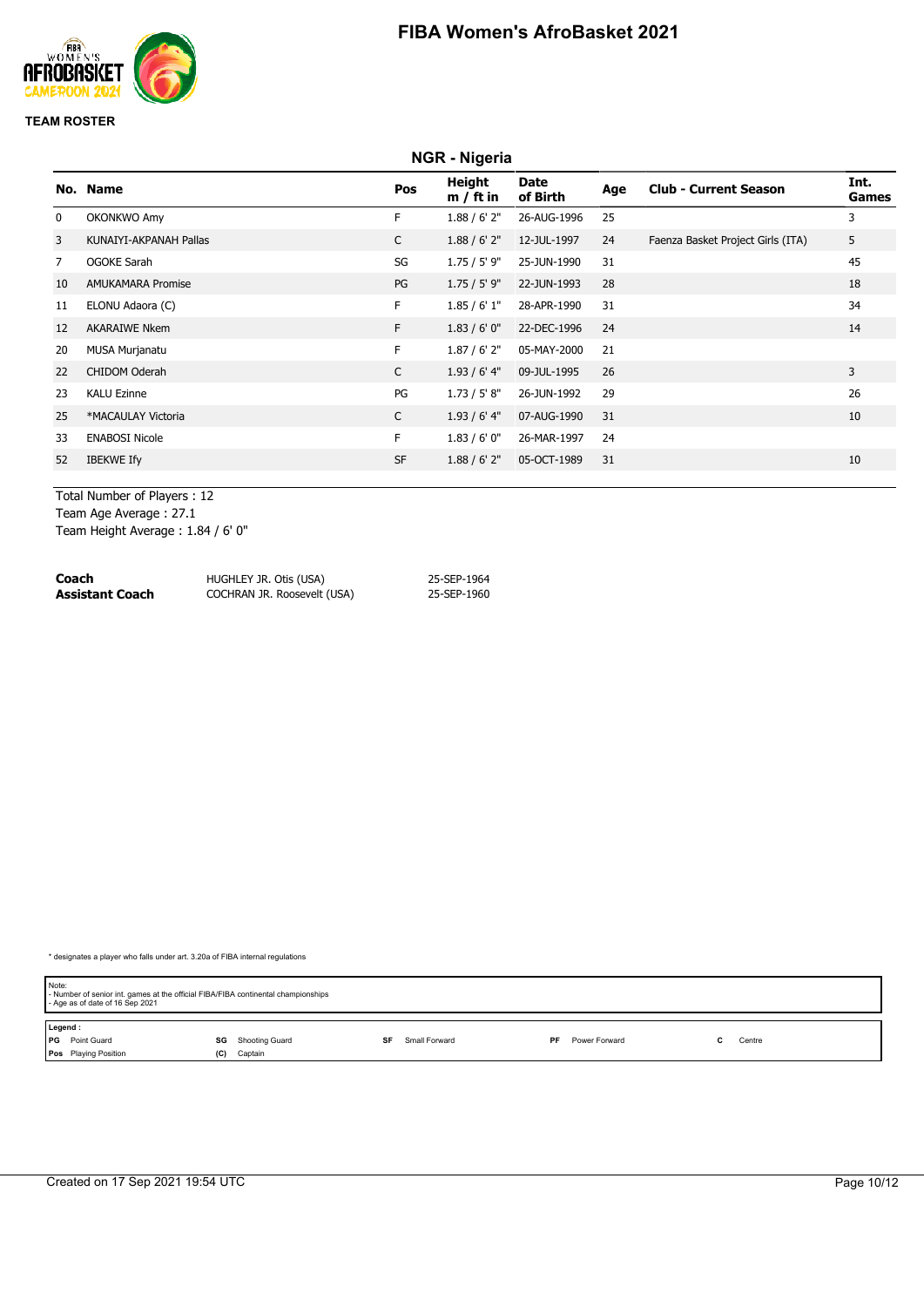

|    | <b>SEN - Senegal</b>      |              |                       |                         |     |                              |               |  |  |  |
|----|---------------------------|--------------|-----------------------|-------------------------|-----|------------------------------|---------------|--|--|--|
|    | No. Name                  | Pos          | Height<br>$m / ft$ in | <b>Date</b><br>of Birth | Age | <b>Club - Current Season</b> | Int.<br>Games |  |  |  |
| 4  | <b>FALL Maty</b>          | G            | 1.65 / 5' 5''         | 02-JUL-1996             | 25  |                              |               |  |  |  |
| 6  | <b>SARR Oumoul Khairy</b> | PF           | 1.90 / 6' 3''         | 25-JAN-1984             | 37  |                              | 54            |  |  |  |
| 7  | *DIÉMÉ Bintou             | PG           | 1.67 / 5' 6"          | 01-FEB-1984             | 37  |                              | 17            |  |  |  |
| 8  | DIEME Irma                | F.           | 1.73 / 5' 8''         | 08-FEB-1995             | 26  |                              |               |  |  |  |
| 9  | NDAO Couna                | SG           | $1.76 / 5'$ 9"        | 22-APR-1996             | 25  |                              | 3             |  |  |  |
| 11 | <b>DIARRA Maimouna</b>    | $\mathsf{C}$ | 1.98/6'6''            | 30-JAN-1991             | 30  |                              | 33            |  |  |  |
| 12 | SY-DIOP Mame-Marie (C)    | PF           | 1.85/6'1"             | 25-MAR-1985             | 36  | Flammes (FRA)                | 62            |  |  |  |
| 24 | <b>DIOP Yacine</b>        | F.           | 1.78 / 5' 10"         | 08-OCT-1995             | 25  |                              | 9             |  |  |  |
| 28 | SYLLA Sokhna Fatou Dia    | F.           | 1.88 / 6' 2''         | 04-JUN-1997             | 24  |                              |               |  |  |  |
| 35 | SENE Madjiguene           | $\mathsf{C}$ | 1.97/6'6''            | 25-OCT-1994             | 26  |                              |               |  |  |  |
| 66 | NDIAYE Ndeye Fatou        | PF           | 1.83/6'0''            | 10-FEB-1993             | 28  |                              | 3             |  |  |  |
| 89 | NIANG Lena                | C            | 1.90 / 6' 3''         | 20-SEP-1996             | 24  |                              | 5             |  |  |  |
|    |                           |              |                       |                         |     |                              |               |  |  |  |

Total Number of Players : 12 Team Age Average : 28.6 Team Height Average : 1.83 / 5' 12"

| Coach                  | <b>GAYE Moustapha</b> | 05-OCT-1963 |
|------------------------|-----------------------|-------------|
| <b>Assistant Coach</b> | DIOP Elhadji          | 27-SEP-1978 |
| <b>Assistant Coach</b> | <b>FALL Mboricka</b>  | 09-DEC-1970 |

| Note:   | - Number of senior int. games at the official FIBA/FIBA continental championships<br>- Age as of date of 16 Sep 2021 |     |                |    |               |    |               |  |        |  |
|---------|----------------------------------------------------------------------------------------------------------------------|-----|----------------|----|---------------|----|---------------|--|--------|--|
| Legend: |                                                                                                                      |     |                |    |               |    |               |  |        |  |
|         | <b>PG</b> Point Guard                                                                                                | SG  | Shooting Guard | SF | Small Forward | PF | Power Forward |  | Centre |  |
|         | <b>Pos</b> Playing Position                                                                                          | (C) | Captain        |    |               |    |               |  |        |  |